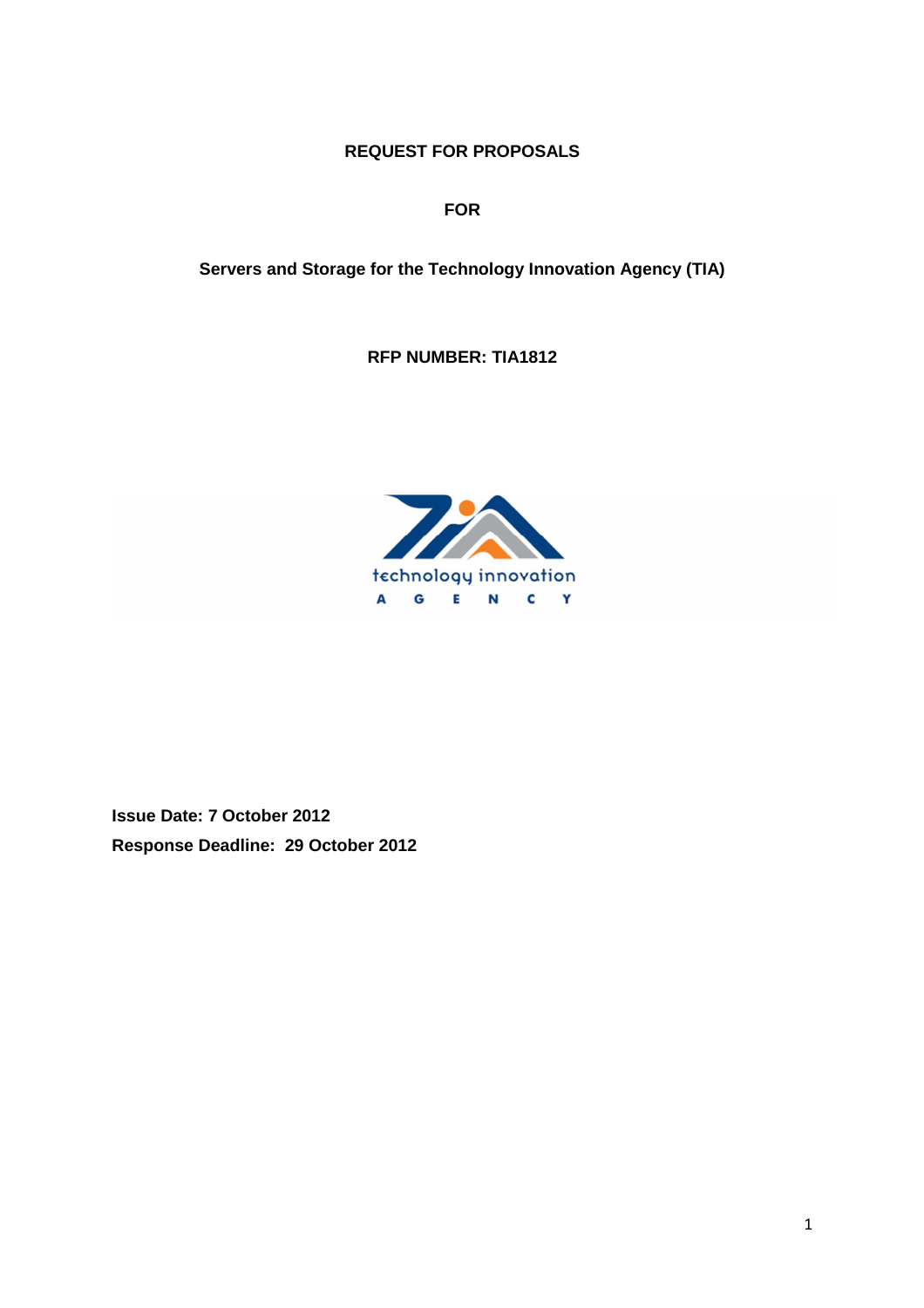### **1. Introduction and Background**

The Technology Innovation Agency (TIA) is a schedule 3A public entity of the Department of Science and Technology, in terms of the Public Finance Management Act, 1999 and established in terms of the Technology Innovation Agency Act, 2008. The Agency is set up as a public entity with the aim to enhance the country's capacity to translate a greater proportion of local research and development into commercial technology products and services.

The ultimate goal of the TIA is to use South Africa's science and technology base to develop new industries, create sustainable jobs and help diversify the economy away from commodity exports towards knowledge based industries equipped to address modern global challenges.

TIA is looking to source Servers and Storage to build the infrastructure to enable and support business requirements for the next 5-year period. The scope covers Head Office, DR Site, and 8 regional locations. As part of this project TIA will upgrade to the latest version of VMware vSphere and acquire and comply with relevant license requirements. TIA will award the project to a provider who is also able to provide maintenance and support services on the infrastructure specified.

| <b>Specifications Per</b><br><b>Server</b> | WC, KZN, Bio-processing, GP and NGP (x 10 Qty)            |
|--------------------------------------------|-----------------------------------------------------------|
| Processor                                  | Minimum of 10 Core CPU, or better                         |
|                                            |                                                           |
| # of processors                            | 1, scalable to 2                                          |
| Memory                                     | 64GB (8 x 8GB) RDIMMs PC3-12800R (1600MHz)                |
| Networking                                 | 2 x Quad-port 1Gb Ethernet Adapter                        |
| Power Supply                               | 2 x High Efficiency hot-plug Power Supply                 |
| Form Factor                                | 2U Rackmount server with railing and cable management kit |
| <b>Optical Drive</b>                       | Enhanced SATA DVD-ROM                                     |

# **2. Mandatory Technical Requirements**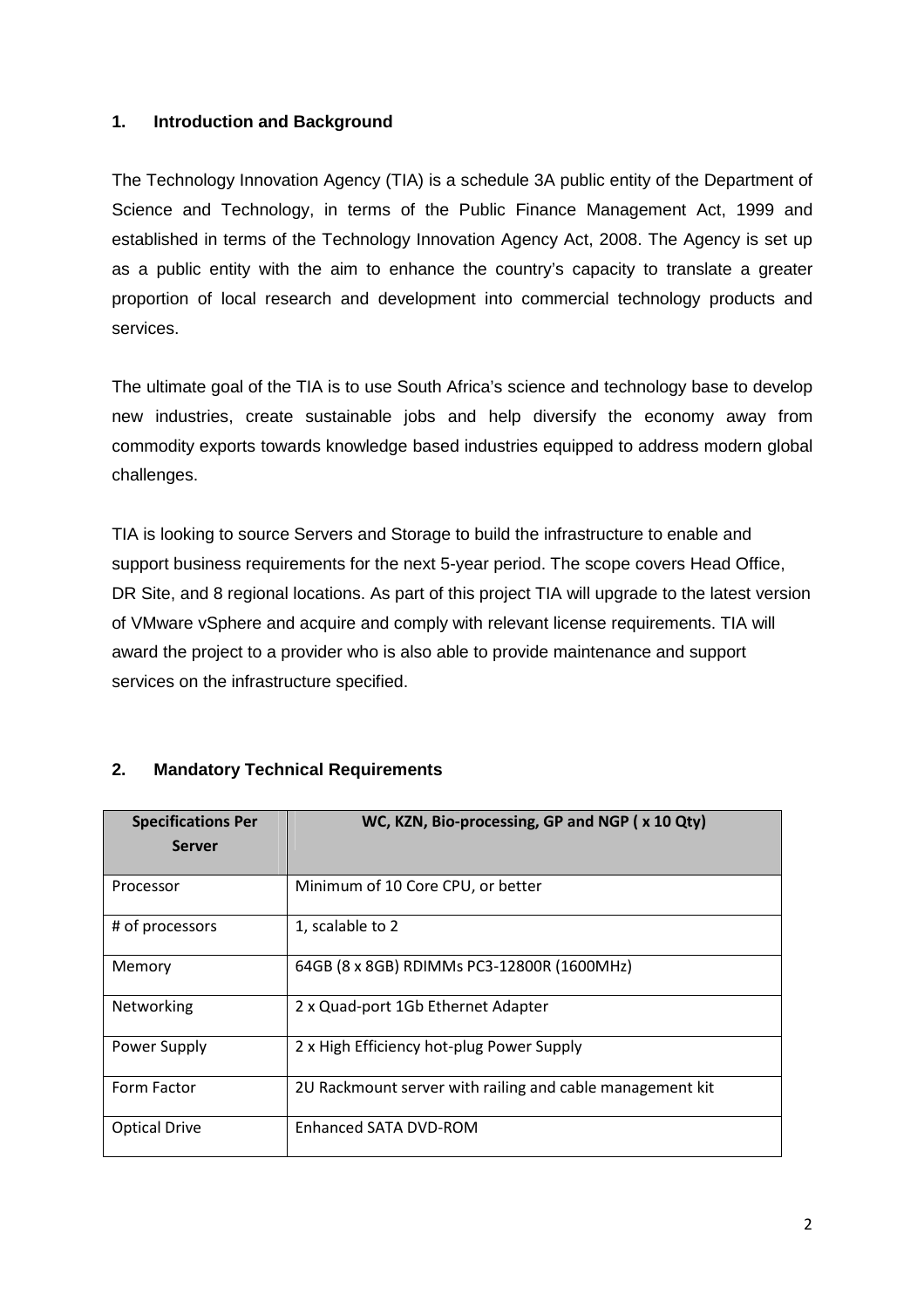| <b>Storage</b> | 1 x per location                                                                                                                                                                                                |  |  |  |  |
|----------------|-----------------------------------------------------------------------------------------------------------------------------------------------------------------------------------------------------------------|--|--|--|--|
|                | Support for SAS/SATA drives<br>5TB SAS-Based 15k 3.5" HDD raw storage<br>$\sim$<br>Support for RAID1 and 5<br>$\overline{\phantom{0}}$<br>4-port iSCSI-based interface + Management<br>$\overline{\phantom{0}}$ |  |  |  |  |
|                |                                                                                                                                                                                                                 |  |  |  |  |

| <b>Specifications Per</b> |                                                                                                                                                                   |  |  |  |  |
|---------------------------|-------------------------------------------------------------------------------------------------------------------------------------------------------------------|--|--|--|--|
| <b>Server</b>             | Free State, Polokwane, & Eastern Cape (x 6 Qty)                                                                                                                   |  |  |  |  |
| <b>Processor Name</b>     | Minimum of 10 Core CPU, or better                                                                                                                                 |  |  |  |  |
| # of processors           | 1, scalable to 2                                                                                                                                                  |  |  |  |  |
| Memory                    | 32GB (8 x 8GB) RDIMMs PC3-12800R (1600MHz) with Memory<br>protection                                                                                              |  |  |  |  |
| Networking                | 2 x Quad-port 1Gb Ethernet Adapter                                                                                                                                |  |  |  |  |
| Power Supply              | 2 x High Efficiency hot-plug Power Supply                                                                                                                         |  |  |  |  |
| Form Factor               | 2U Rackmount server with railing and cable management kit                                                                                                         |  |  |  |  |
| <b>Optical Drive</b>      | Enhanced SATA DVD-ROM                                                                                                                                             |  |  |  |  |
| OS                        | USB Memory Key for VMware is preferred                                                                                                                            |  |  |  |  |
|                           |                                                                                                                                                                   |  |  |  |  |
| <b>Storage</b>            | 1 per location                                                                                                                                                    |  |  |  |  |
|                           | Support for SFF SAS/SATA drives<br>$\qquad \qquad -$<br>Total of 3.5TB SAS-Based 15k 3.5" HDD raw storage<br>Support for RAID1 and 5<br>4 x iSCSI-based interface |  |  |  |  |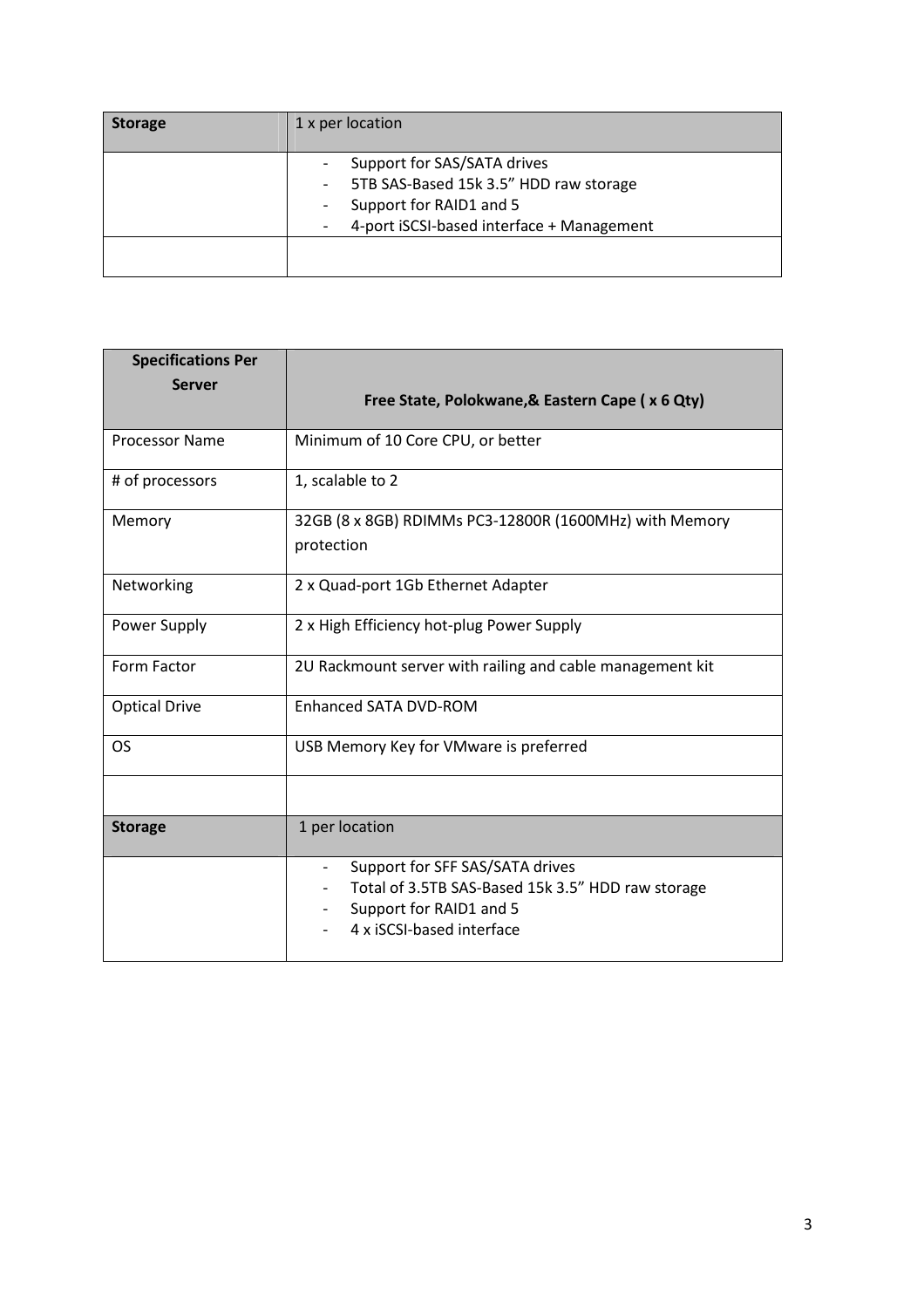|                | <b>TIA House</b>                                                                                                                                                                                                                                            |  |  |  |  |
|----------------|-------------------------------------------------------------------------------------------------------------------------------------------------------------------------------------------------------------------------------------------------------------|--|--|--|--|
|                | Networking Options;                                                                                                                                                                                                                                         |  |  |  |  |
|                | A) 2 x 8 port 10Gb Cisco Switches with support for 802.1q,<br>802.3ad, 802.1w, and IPv6, and                                                                                                                                                                |  |  |  |  |
|                | B) 2 x 8 port 1Gb Cisco switches as above                                                                                                                                                                                                                   |  |  |  |  |
|                | <b>Chassis Specifications</b>                                                                                                                                                                                                                               |  |  |  |  |
|                | 1 x chassis scalable to no less than 14 Half-height blades, or<br>O<br>equivalent<br>Full single phase power and internal cooling<br>$\circ$<br>Flex Fabric, or equivalent Interconnect technology<br>O                                                     |  |  |  |  |
|                | <b>Blade Servers minimum specifications;</b>                                                                                                                                                                                                                |  |  |  |  |
|                | 2 x Minimum of 10-Core CPUs<br>$\circ$<br>8 x Blade servers<br>$\circ$<br>96GB (3x32GB) Dual Rank x4 PC3-12800R<br>$\circ$<br>(DDR3-1600) scalable to 512Gb or better<br>USB Memory Key for VMware is preferred<br>$\circ$                                  |  |  |  |  |
|                | DR Site (3 x Qty)                                                                                                                                                                                                                                           |  |  |  |  |
| # of processor | 2 x 10 Core Processor, minimum                                                                                                                                                                                                                              |  |  |  |  |
| Networking     | 1 x Quad-port 1 Gb Ethernet interface                                                                                                                                                                                                                       |  |  |  |  |
| Memory         | 96GB (3x32GB) Dual Rank x4 PC3-12800R (DDR3-1600)<br>scalable to 512Gb or better                                                                                                                                                                            |  |  |  |  |
| OS.            | USB Memory Key for VMware is preferred                                                                                                                                                                                                                      |  |  |  |  |
|                | <b>Enhanced SATA DVD-ROM</b>                                                                                                                                                                                                                                |  |  |  |  |
|                |                                                                                                                                                                                                                                                             |  |  |  |  |
| <b>Storage</b> | <b>TIA House</b>                                                                                                                                                                                                                                            |  |  |  |  |
|                | 30TB of usable storage; 80% 15k SAS drives for production<br>and 20% SSD<br>Must support dynamic tiering<br>Must scale to no less than 300TB of raw storage<br>$\overline{\phantom{a}}$<br>Fibre-Channel based storage with Management<br>$\qquad \qquad -$ |  |  |  |  |
|                |                                                                                                                                                                                                                                                             |  |  |  |  |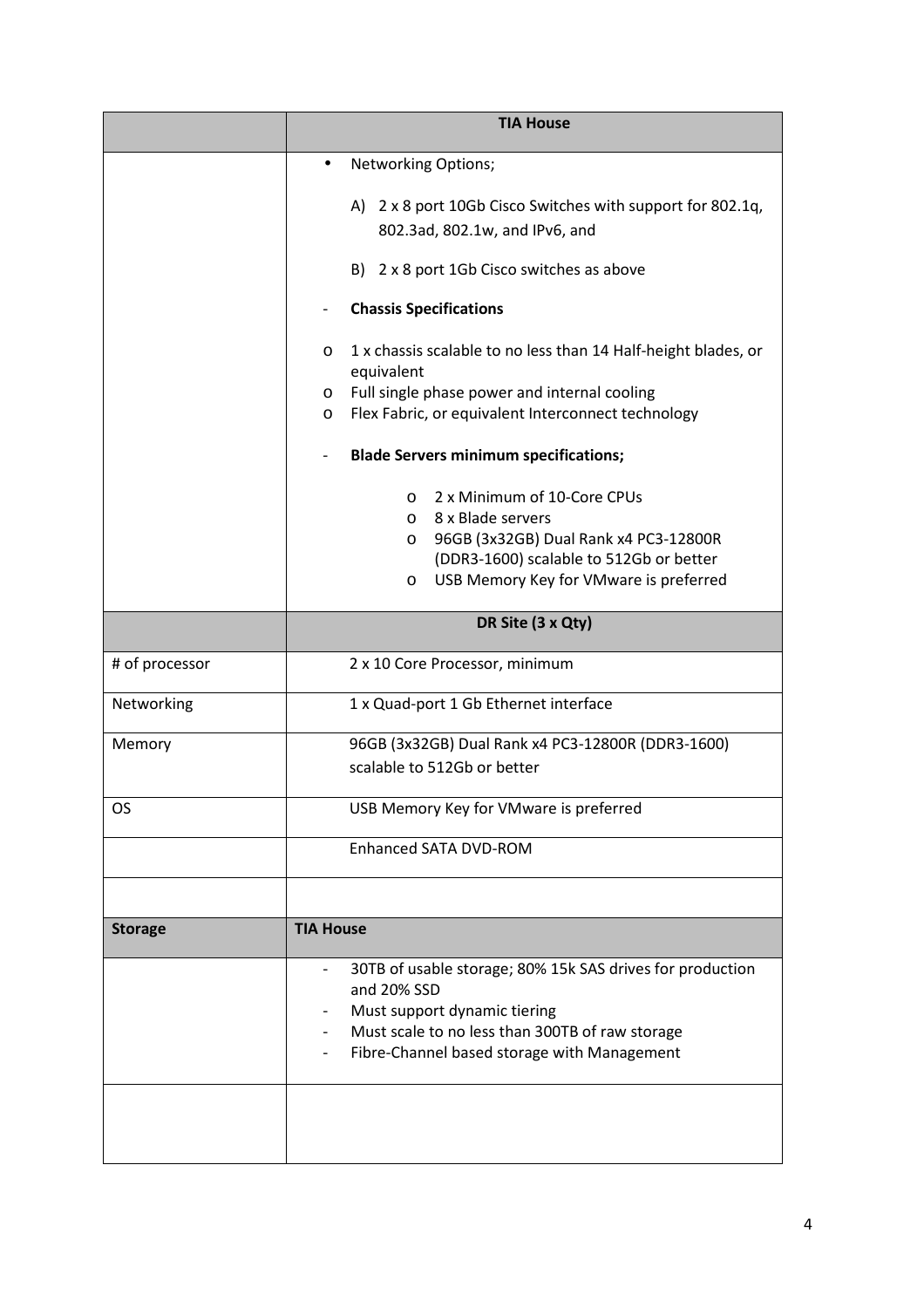|                                                 | <b>DR Site</b>                                                                                                                                                                                                                                                                                                                                                                                                                                                                                                                                                                                                                                                                                                                                                                                                                                                                                                                                                                                                                                                                                                              |
|-------------------------------------------------|-----------------------------------------------------------------------------------------------------------------------------------------------------------------------------------------------------------------------------------------------------------------------------------------------------------------------------------------------------------------------------------------------------------------------------------------------------------------------------------------------------------------------------------------------------------------------------------------------------------------------------------------------------------------------------------------------------------------------------------------------------------------------------------------------------------------------------------------------------------------------------------------------------------------------------------------------------------------------------------------------------------------------------------------------------------------------------------------------------------------------------|
|                                                 | 60TB of usable SAS storage of which 30% production 15k<br>drives 70% archiving drives.<br><b>iSCSI</b> based storage with Management                                                                                                                                                                                                                                                                                                                                                                                                                                                                                                                                                                                                                                                                                                                                                                                                                                                                                                                                                                                        |
| <b>Backup at DR Site</b>                        |                                                                                                                                                                                                                                                                                                                                                                                                                                                                                                                                                                                                                                                                                                                                                                                                                                                                                                                                                                                                                                                                                                                             |
|                                                 | Backup Tape device at DR Site                                                                                                                                                                                                                                                                                                                                                                                                                                                                                                                                                                                                                                                                                                                                                                                                                                                                                                                                                                                                                                                                                               |
|                                                 | Latest LTO-based backup device                                                                                                                                                                                                                                                                                                                                                                                                                                                                                                                                                                                                                                                                                                                                                                                                                                                                                                                                                                                                                                                                                              |
|                                                 | Minimum of 1.5TB cartridges                                                                                                                                                                                                                                                                                                                                                                                                                                                                                                                                                                                                                                                                                                                                                                                                                                                                                                                                                                                                                                                                                                 |
|                                                 | Latest version Backup Exec                                                                                                                                                                                                                                                                                                                                                                                                                                                                                                                                                                                                                                                                                                                                                                                                                                                                                                                                                                                                                                                                                                  |
| <b>Software</b>                                 |                                                                                                                                                                                                                                                                                                                                                                                                                                                                                                                                                                                                                                                                                                                                                                                                                                                                                                                                                                                                                                                                                                                             |
|                                                 | Solution must include Embedded Management capability for<br>Hardware Management as well as network management<br>interface per device.<br><b>VMware Essentials Plus for Small sites</b><br>VMware Enterprise Plus for TIA House and DR Site<br>Veeam Enterprise Management Suite for VMware<br>2 x VCentre Licenses                                                                                                                                                                                                                                                                                                                                                                                                                                                                                                                                                                                                                                                                                                                                                                                                         |
| <b>Further Mandatory</b><br><b>Requirements</b> |                                                                                                                                                                                                                                                                                                                                                                                                                                                                                                                                                                                                                                                                                                                                                                                                                                                                                                                                                                                                                                                                                                                             |
|                                                 | Technology roadmap of the OEM in relation to the proposed<br>$\qquad \qquad \blacksquare$<br>solution and issues of spares and components availability for<br>a minimum of the next 5 years.<br>Default equipment Warranty<br>Bidders' experience, ability to execute, and support the<br>proposed solution<br>(Supporting documentation with EOM's endorsement and<br>partnership status Mandatory)<br>A minimum of 3 existing and contactable customer<br>references for whom bidders have deployed a similar<br>solution<br>Within the scope of the specifications, TIA will favourably<br>consider, among others:<br>Most scalable solution<br>$\circ$<br>Value adds over and above the stipulated<br>$\circ$<br>requirements will be an advantage<br>Industry standing (i.e Gartner)<br>O<br>Configuration with USB key for VMware ESX is preferred<br>Consideration will be given to high-density, high efficiency<br>and Green configuration<br>Requirements for regional sites are based on 2 servers in<br>High Availability setup and shared storage<br>Solution that provides intelligent embedded management to |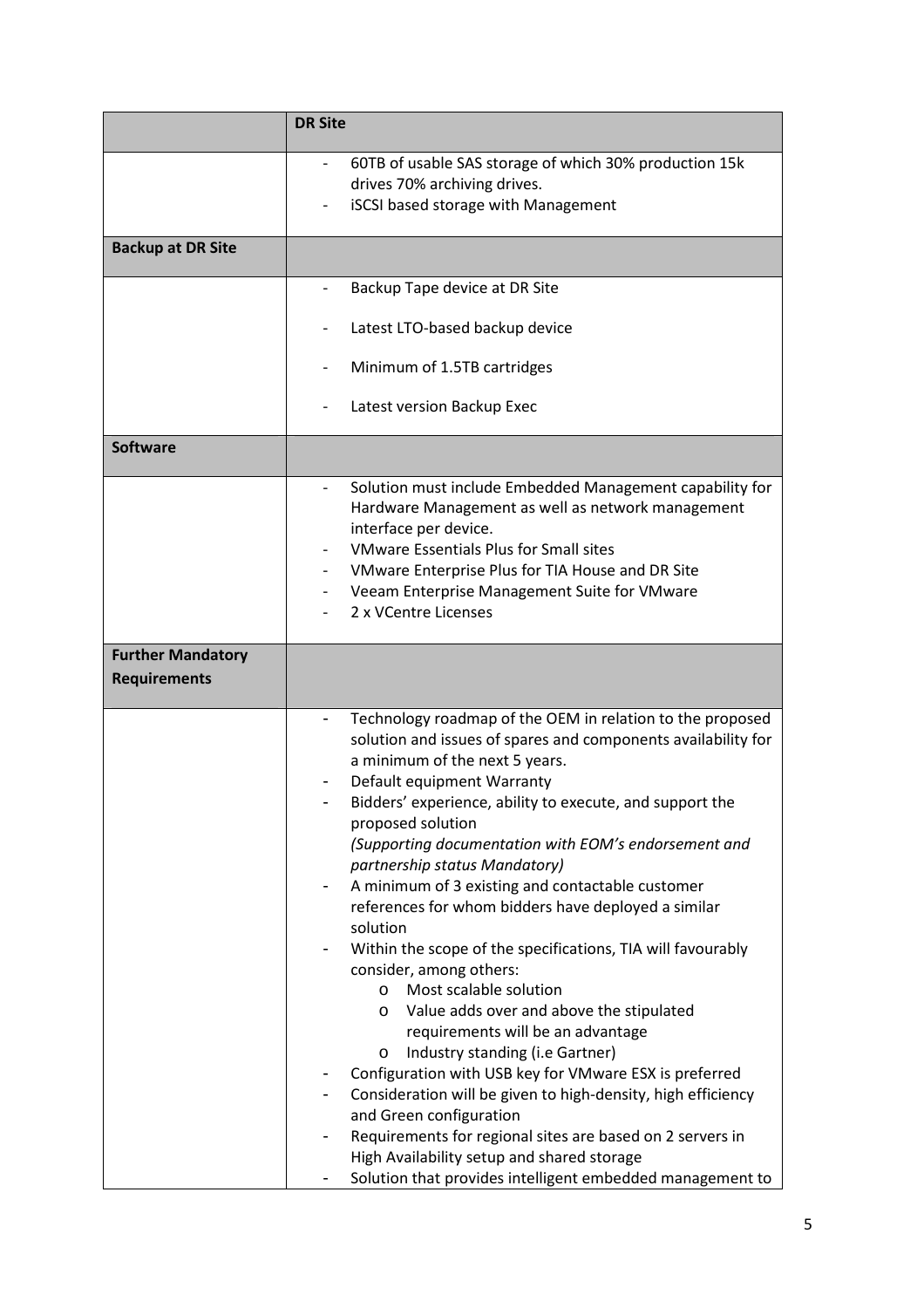| enable centralized management, system health monitoring<br>and reporting will be preferred<br>Storage solution proposed must be VMware Certified /<br>Accredited to support Vmware. |
|-------------------------------------------------------------------------------------------------------------------------------------------------------------------------------------|
|                                                                                                                                                                                     |

### **3. Request for Proposals**

The Agency would like to invite service providers to submit their proposals that will deliver the above features and functionality.

# **NB**: **For purposes of simplicity, suppliers are requested to categorize their proposals as per locations in the table above.**

# **4. Proprietary Information**

TIA considers this Request for Proposal (RFP) and all related information, either written or verbal, which is provided to the Bidder, to be proprietary to TIA. It shall be kept confidential by the Bidder and its officers, employees, agents and representatives.

The Bidder shall not disclose, publish, or advertise this specification or related information in part or as a whole to any third party without the prior written consent of TIA. This applies regardless of whether the recipient of this RFP responds with a proposal or not.

# **5. Enquiries & Responses**

All communication and attempts to solicit information of any kind relative to this RFP should be channelled to the Contact Person named in the RFP.

All Enquiries regarding this proposal shall be submitted in writing to mandisa.pitso@tia.org.za with **"Servers and Storage for TIA"** as the subject.

# **6. Medium of Communication**

All documentation submitted in response to this RFP must be in English.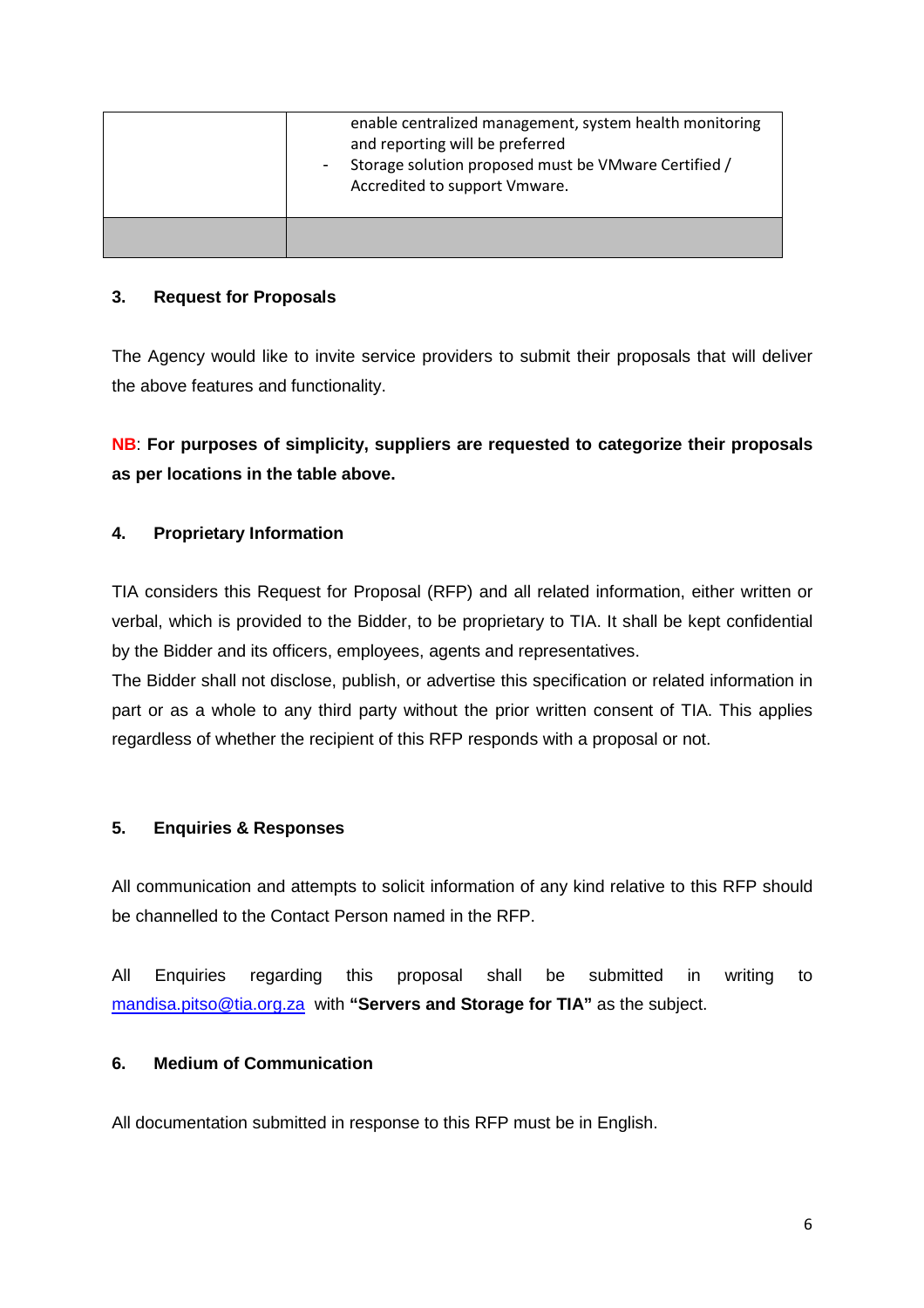#### **7. Verification of Documents**

Respondents should check the numbers of the pages to satisfy themselves that none are missing or duplicated. No liability will be accepted by TIA in regard to anything arising from the fact that pages are missing or duplicated.

#### **8. Submission of RFPs**

| The proposal should be submitted at: | <b>83 Lois Avenue</b>                     |
|--------------------------------------|-------------------------------------------|
|                                      | <b>Cnr Lois Avenue and Atterbury Road</b> |
|                                      | Menlyn, Pretoria                          |
|                                      | Tel: (012) 472 2700                       |

It is the responsibility of the prospective supplier to ensure that the proposal is deposited at the above address no later than 29 October 2012.

Four copies of each proposal must be submitted, including the original. In the event of a contradiction between the submitted copies, the original shall take precedence. Telegraphic, telefax and e-mail proposals will not be accepted.

If a courier service company is being used for delivery of the proposal document, the RFP description must be endorsed on the delivery note/courier packaging to ensure that documents are delivered to the correct recipient, as mentioned above.

#### **9. General Terms and Conditions**

The Respondent is responsible for all costs incurred in the preparation and submission of the proposal.

A copy/s of any affiliations, memberships and/or accreditations that support your submission must be included in the proposal.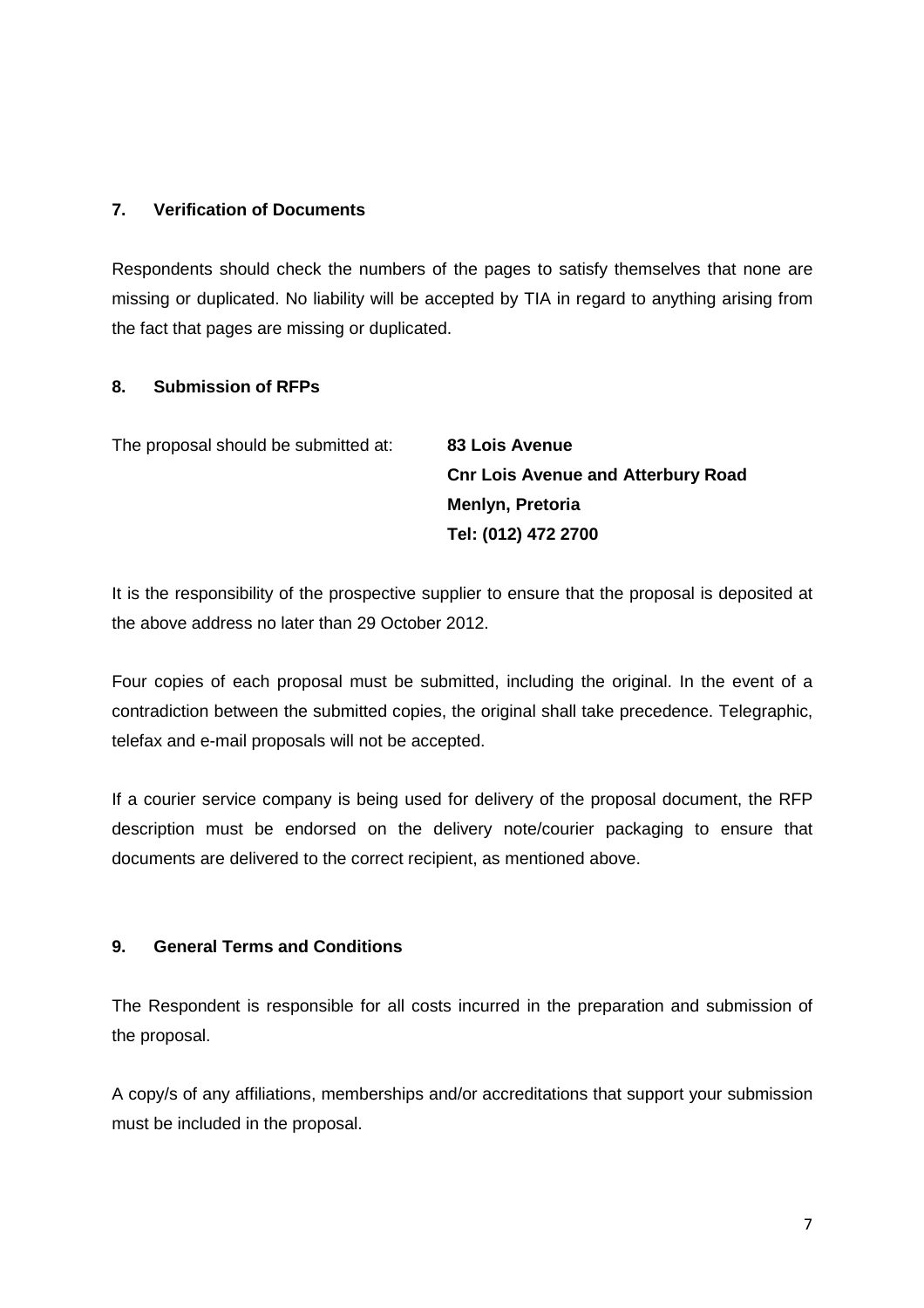# **10. Project Programme**

Proposals shall be submitted at the address mentioned above **no later than 12h00 noon on**  29 October 2012. TIA reserves the right to disregard proposals received after the specified due date.

### 11. **Mandatory Requirements**

Prospective bidders should meet the following requirements:

- o Three (fairly detailed) examples of accounts where similar work has been undertaken.
- o Please note that a valid Tax Clearance Certificate must be attached.
- o Completed Declaration of Interest form
- o Registration on the TIA Supplier Database if not already registered
- o BEE scorecard.

#### **12. Evaluation criteria**

Bids will qualified on the basis of functionality

#### **a) First Stage evaluation criteria**

Table 12.1

| Adjudication categories and criteria |                                                                                                                                                                                                                                                                  | Weight | <b>Score</b> |
|--------------------------------------|------------------------------------------------------------------------------------------------------------------------------------------------------------------------------------------------------------------------------------------------------------------|--------|--------------|
| 1.                                   | Requisite Qualifications and Knowledge as well as the bidder's ability to execute on<br>the technology which is the focus of this project.<br>$5$ = Highly Qualified /Expert, 3 = Basic Qualification/Fair Knowledge, 1 = Not<br><b>Qualified/Poor Knowledge</b> | 0.5    | 5            |
| 2.                                   | Compliance to the Mandatory Technical requirements.<br>$5$ = Excellent, 4 = Very good, 3 = Good, 2 = Average, 1 = Poor                                                                                                                                           | 0.3    | 5            |
| 3.                                   | Prior experience in the nature of the work involved for this project (i.e. proven track<br>record in practice and 3 reference projects) with rating as ff;<br>$5$ = Excellent, 4 = Very good, 3 = Good, 2 = Average, 1 = Poor                                    | 0.2    | 5            |
|                                      |                                                                                                                                                                                                                                                                  |        |              |
|                                      | Total weighted score/Maximum possible score                                                                                                                                                                                                                      | 1.0    |              |
|                                      | Minimum qualifying score (expressed as percentage)                                                                                                                                                                                                               |        | 50%          |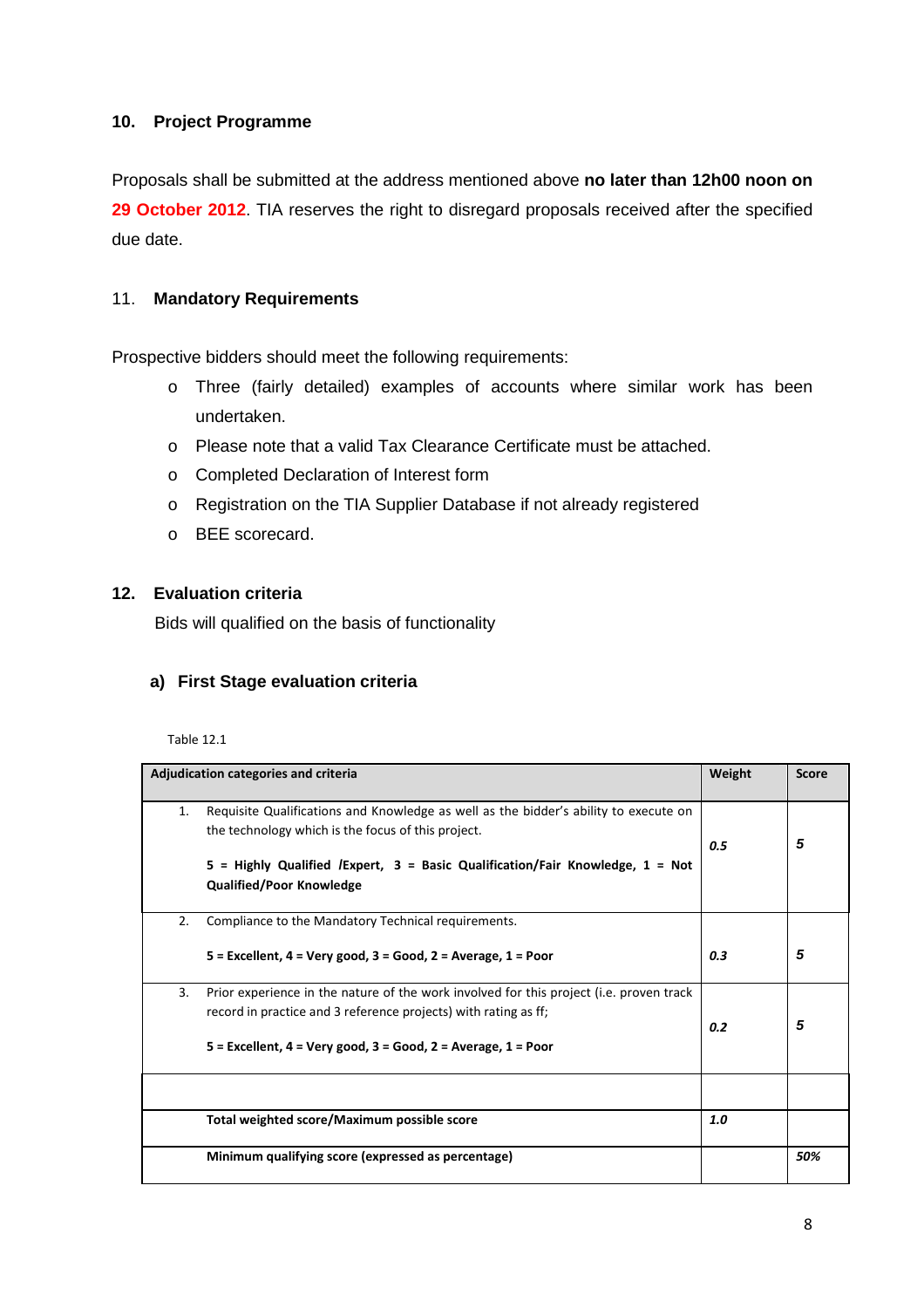#### **Second stage evaluation in terms of 90/10**

Table 12.2

| <b>Adjudication categories</b>               | <b>Points</b> |
|----------------------------------------------|---------------|
| <b>Bid Price</b><br>1.                       | 90            |
| Points awarded for B-BBEE Status Level<br>2. | 10            |
|                                              |               |
| <b>Total points</b>                          | 100           |

# **13. Conclusion**

- 13.1 Failure to comply with any of the terms and conditions as set out above will invalidate the Proposal.
- 13.2 TIA's decision on proposals received shall be final and binding.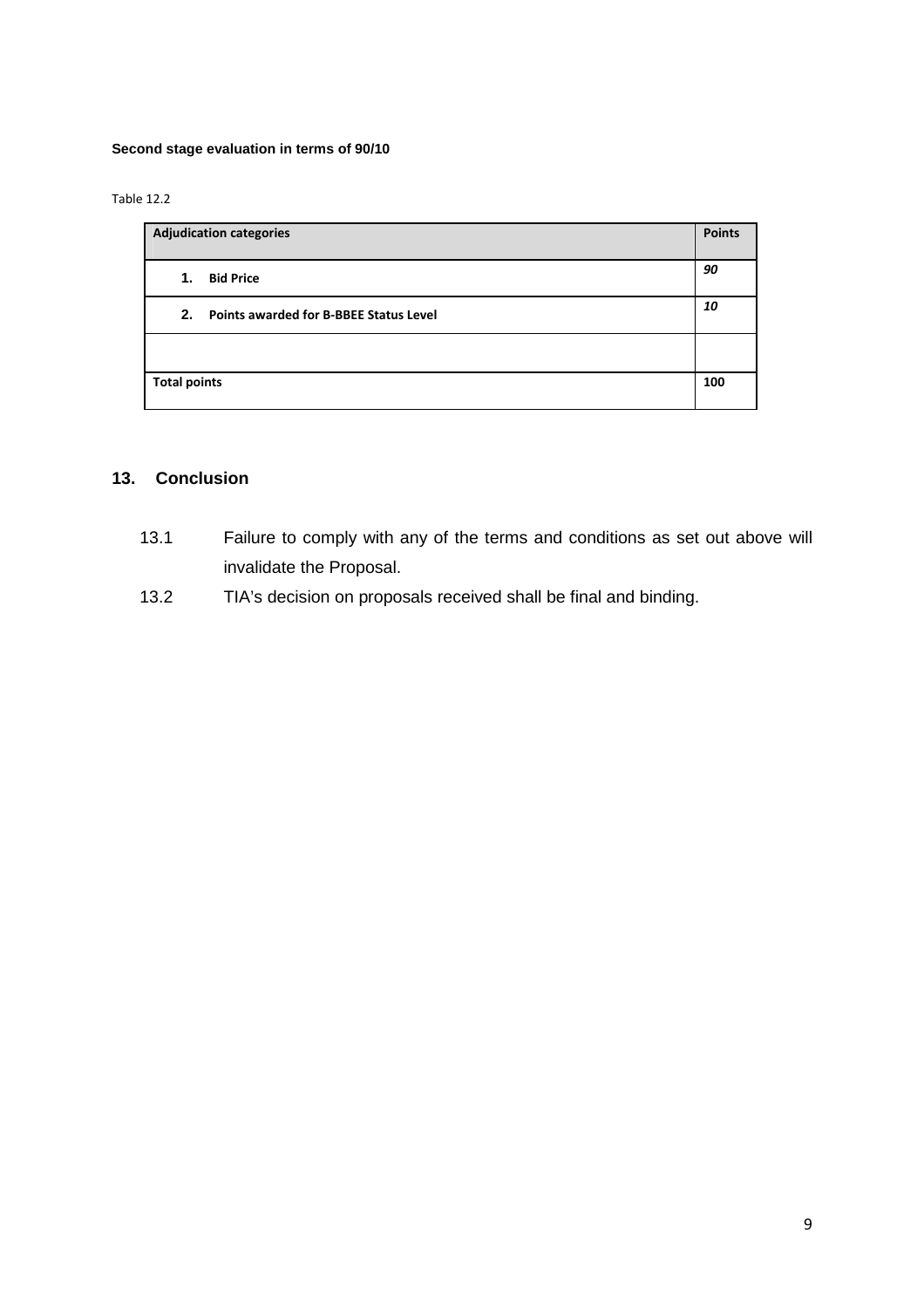#### **SBD 4**

# **DECLARATION OF INTEREST**

- 1. Any legal person, including persons employed by the state<sup>1</sup>, or persons having a kinship with persons employed by the state, including a blood relationship, may make an offer or offers in terms of this invitation to bid (includes a price quotation, advertised competitive bid, limited bid or proposal). In view of possible allegations of favouritism, should the resulting bid, or part thereof, be awarded to persons employed by the state, or to persons connected with or related to them, it is required that the bidder or his/her authorised representative declare his/her position in relation to the evaluating/adjudicating authority where
	- the bidder is employed by the state; and/or
	- the legal person on whose behalf the bidding document is signed, has a relationship with persons/a person who are/is involved in the evaluation and or adjudication of the bid(s), or where it is known that such a relationship exists between the person or persons for or on whose behalf the declarant acts and persons who are involved with the evaluation and or adjudication of the bid.

#### 2. **In order to give effect to the above, the following questionnaire must be completed and submitted with the bid.**

| 2.1 |     |           |         |
|-----|-----|-----------|---------|
| 2.2 |     |           |         |
| 2.3 |     |           |         |
| 2.4 |     |           |         |
| 2.5 | Tax | Reference | Number: |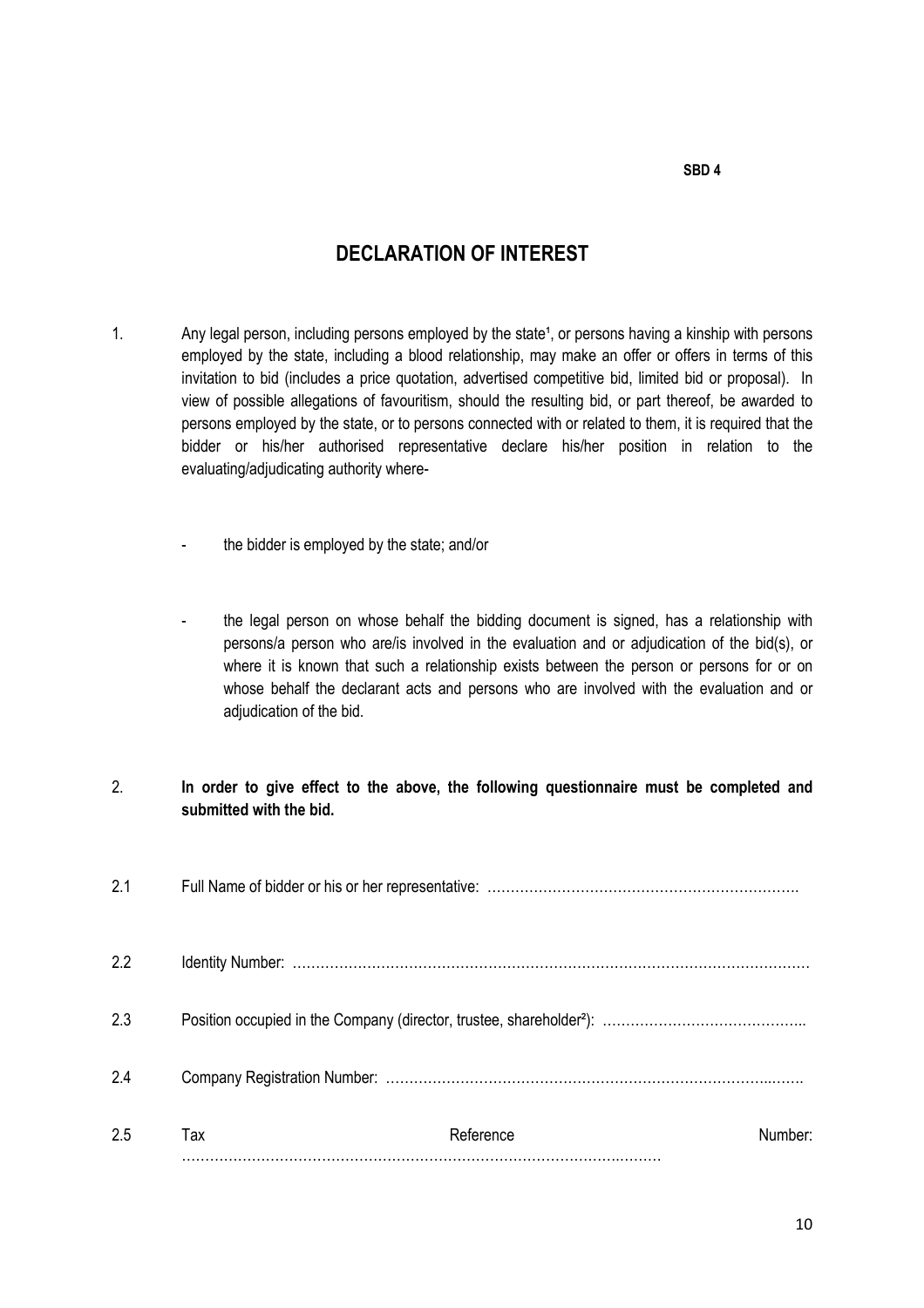- 2.6 VAT Registration Number: ………………………………………………………………………………....
- 2.6.1 The names of all directors / trustees / shareholders / members, their individual identity numbers, tax reference numbers and, if applicable, employee / persal numbers must be indicated in paragraph 3 below.

<sup>1</sup>"State" means -

- (a) any national or provincial department, national or provincial public entity or constitutional institution within the meaning of the Public Finance Management Act, 1999 (Act No. 1 of 1999);
- (b) any municipality or municipal entity;
- (c) provincial legislature;
- (d) national Assembly or the national Council of provinces; or
- (e) Parliament.
- <sup>2</sup>"Shareholder" means a person who owns shares in the company and is actively involved in the management of the enterprise or business and exercises control over the enterprise.

2.7 Are you or any person connected with the bidder **YES / NO**  presently employed by the state? 2.7.1 If so, furnish the following particulars: Name of person / director / trustee / shareholder/ member: ……………………………………………………… Name of state institution at which you or the person connected to the bidder is employed : ……………………………………… Position occupied in the state institution: many many manufacture is a set of the state institution: Any other particulars: ………………………………………………………………

………………………………………………………………

………………………………………………………………

11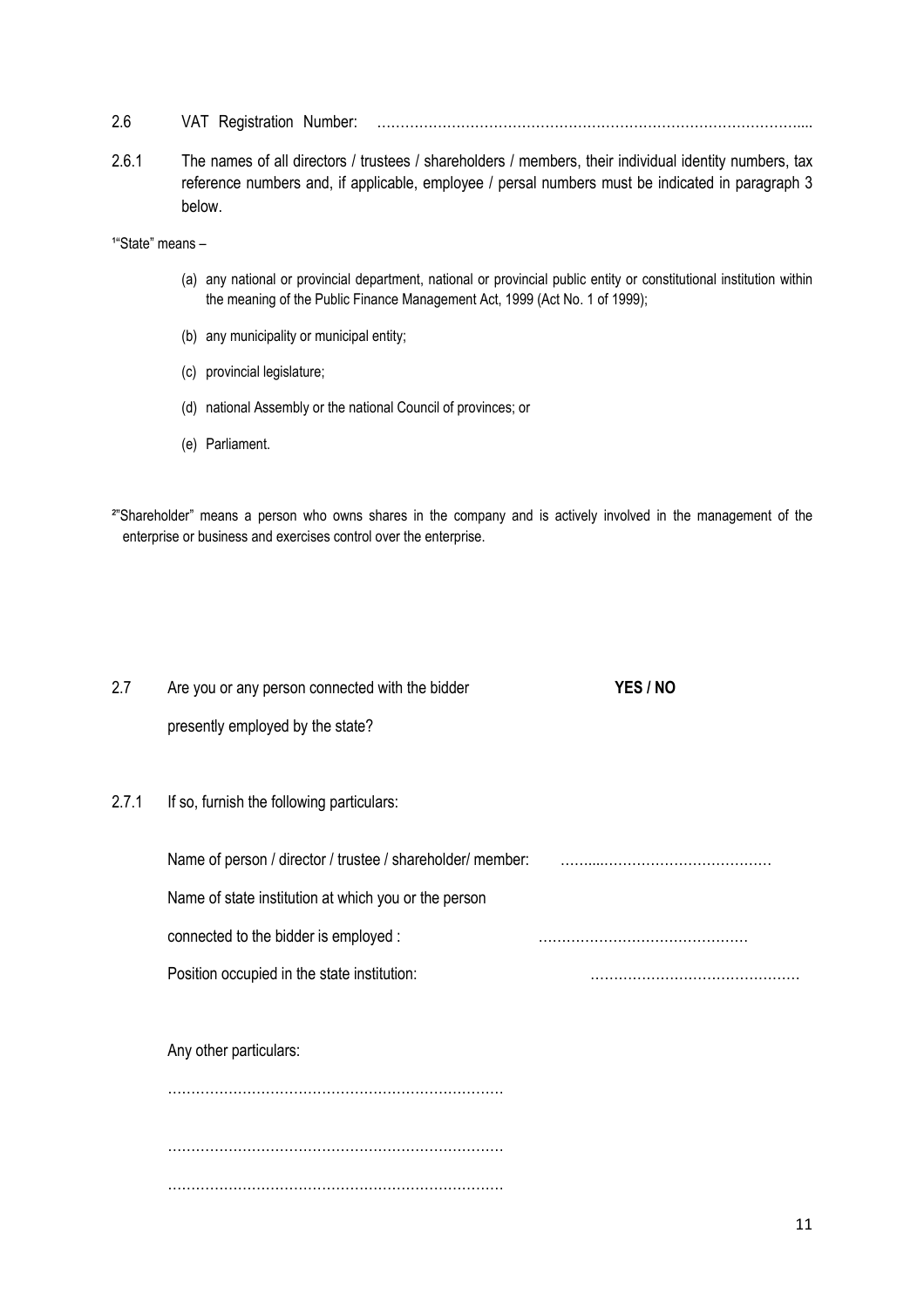| 2.7.2                            | If you are presently employed by the state, did you obtain<br>the appropriate authority to undertake remunerative         | YES / NO |  |
|----------------------------------|---------------------------------------------------------------------------------------------------------------------------|----------|--|
|                                  | work outside employment in the public sector?                                                                             |          |  |
| 2.7.2.1                          | If yes, did you attached proof of such authority to the bid<br>document?                                                  | YES / NO |  |
|                                  | (Note: Failure to submit proof of such authority, where                                                                   |          |  |
|                                  | applicable, may result in the disqualification of the bid.                                                                |          |  |
|                                  | 2.7.2.2 If no, furnish reasons for non-submission of such proof:                                                          |          |  |
|                                  |                                                                                                                           |          |  |
|                                  |                                                                                                                           |          |  |
|                                  |                                                                                                                           |          |  |
| 2.8                              | Did you or your spouse, or any of the company's directors /<br>trustees / shareholders / members or their spouses conduct | YES / NO |  |
|                                  | business with the state in the previous twelve months?                                                                    |          |  |
| 2.8.1                            | If so, furnish particulars:                                                                                               |          |  |
|                                  |                                                                                                                           |          |  |
|                                  |                                                                                                                           |          |  |
| 2.9                              | Do you, or any person connected with the bidder, have<br>any relationship (family, friend, other) with a person           | YES / NO |  |
|                                  | employed by the state and who may be involved with                                                                        |          |  |
|                                  | the evaluation and or adjudication of this bid?                                                                           |          |  |
| 2.9.1If so, furnish particulars. |                                                                                                                           |          |  |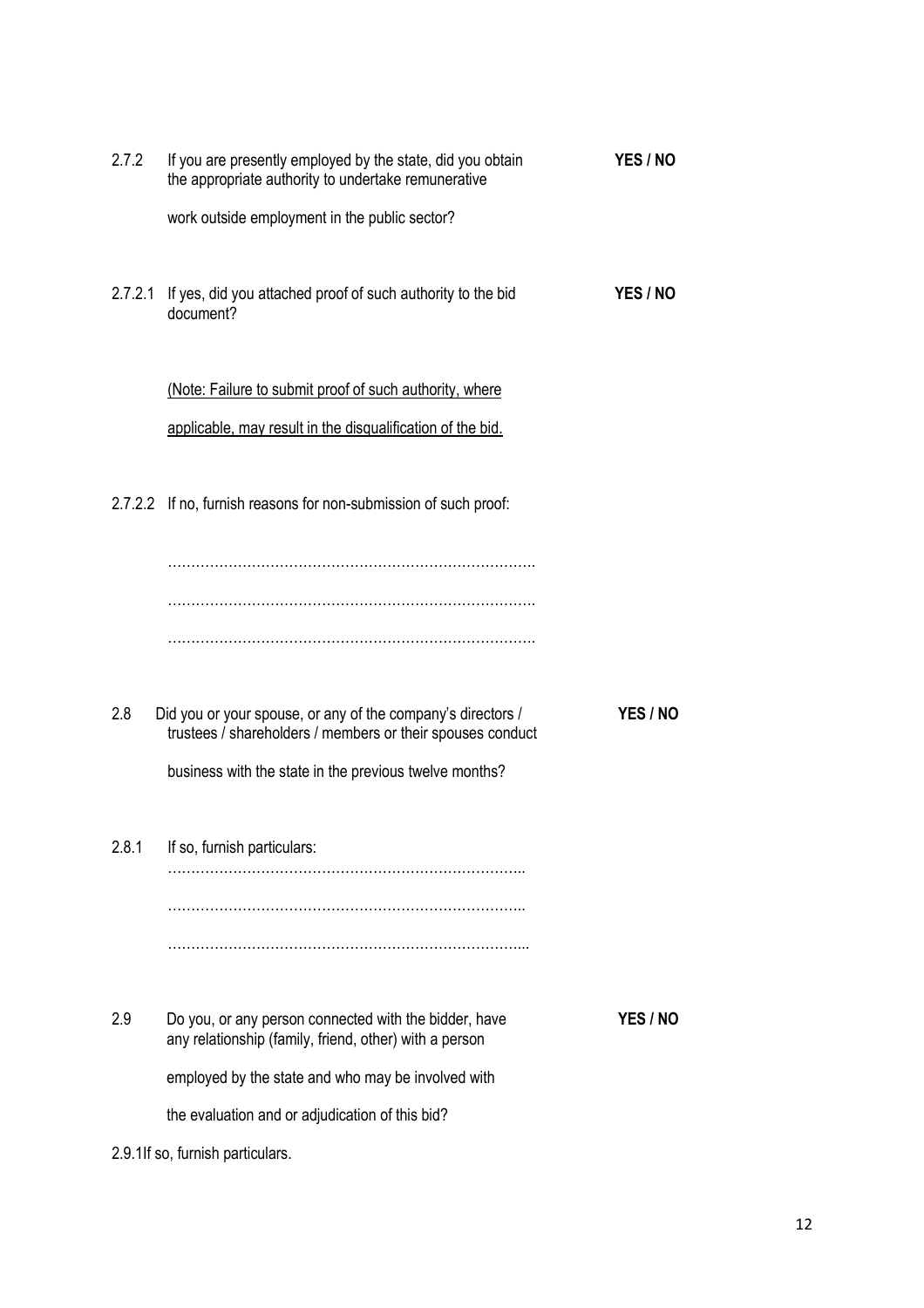……………………………………………………………... …………………………………………………………..…. ………………………………………………………………

2.10 Are you, or any person connected with the bidder, **YES/NO** aware of any relationship (family, friend, other) between any other bidder and any person employed by the state who may be involved with the evaluation and or adjudication of this bid?

2.10.1 If so, furnish particulars**.** 

……………………………………………………………… ……………………………………………………………… ………………………………………………………………

2.11 Do you or any of the directors / trustees / shareholders / members **YES/NO** of the company have any interest in any other related companies whether or not they are bidding for this contract?

2.11.1 If so, furnish particulars:

……………………………………………………………………………. ……………………………………………………………………………. …………………………………………………………………………….

**3 Full details of directors / trustees / members / shareholders.** 

| <b>Full Name</b> | <b>Identity Number</b> | Personal                | тах г | State         | <b>Employee</b> |
|------------------|------------------------|-------------------------|-------|---------------|-----------------|
|                  |                        | <b>Reference Number</b> |       | Number        | <b>Persal</b>   |
|                  |                        |                         |       | <b>Number</b> |                 |
|                  |                        |                         |       |               |                 |